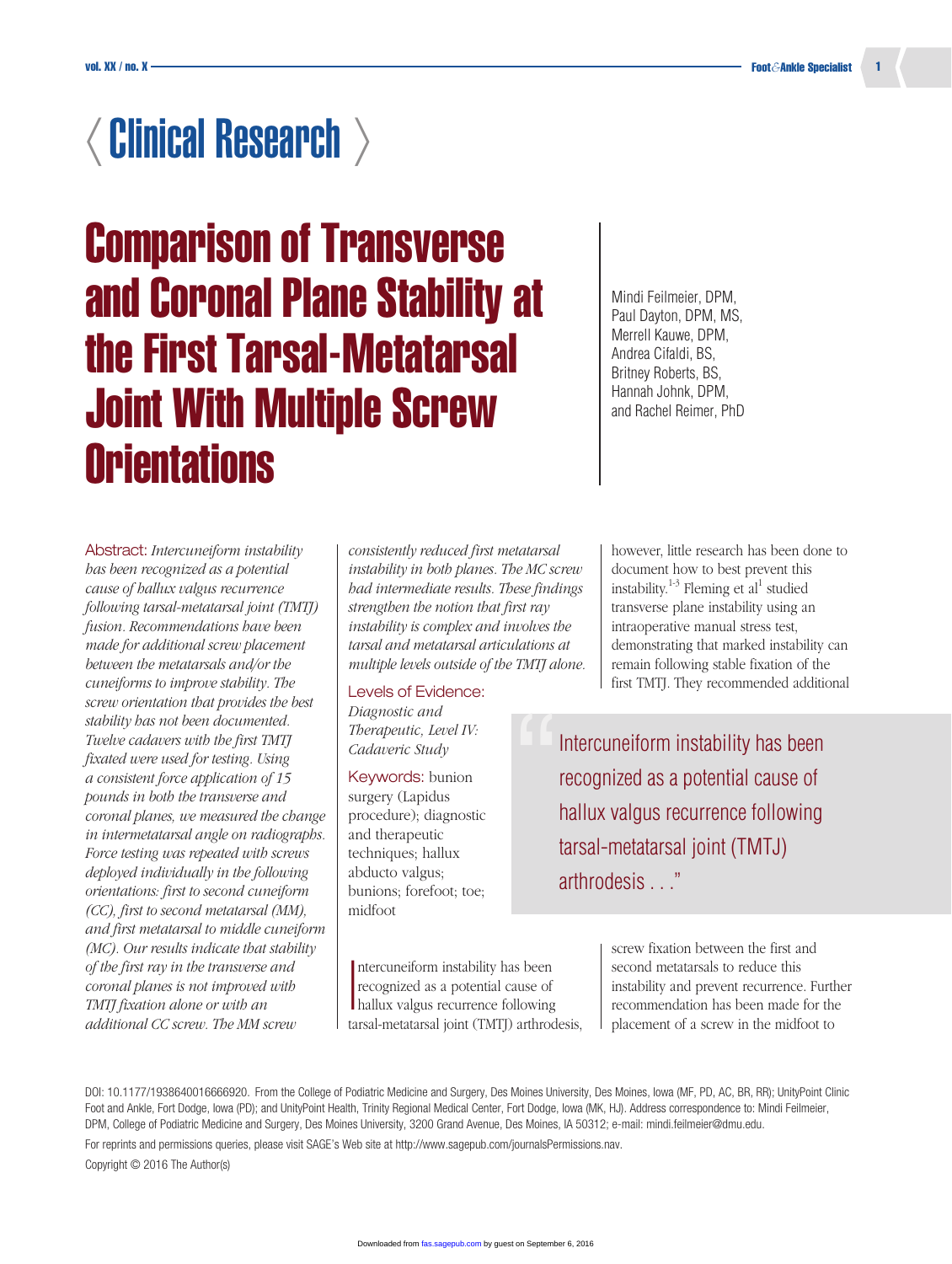provide additional stability following a TMTJ arthrodesis. The anatomic placement of this screw, however, varies widely among surgeons. Hansen<sup>2(pp330-331)</sup> presented a surgical methodology for restoring stability in the midfoot by fusing one or more of the intercuneiform joints. In this procedure, 1 or 2 screws are inserted into the first cuneiform and extend to the second or third cuneiform. An additional screw may be placed from the first to second metatarsal to prevent rotation around the intercuneiform screws. This recommendation is supported by Roling et  $al^3$  who demonstrated the ability of intercuneiform fixation to increase sagittal plane stability following a first TMTJ fusion. Galli et al<sup>4</sup> studied sagittal plane instability following fixation of the first TMTJ for arthrodesis. They tested both a 2-point fixation, which was isolated to the TMTJ, as well as 3-point fixation, which included fixation from the base of the first metatarsal to the middle cuneiform. They noted a significant decrease in sagittal plane motion in the first ray with 3 points of fixation versus 2.

The purpose of this cadaveric study is to determine the radiographically observed instability of the first ray following stable fixation of the first TMTJ with the application of transverse and coronal plane forces, as well as the change in stability observed with the addition of a supplementary screw in three different anatomic orientations. We hypothesize that the addition of supplementary fixation will reduce the radiographically observed instability of the first ray following both transverse and coronal plane force application.

#### Materials and Methods

Twelve below-the-knee fresh frozen cadaveric specimens were used for this study. All specimens were thawed to room temperature approximately 24 hours prior to use. Each specimen was securely fixated to a wooden platform by placing screws through the calcaneus, second metatarsal head, and the fifth metatarsal head. A bicortical screw was inserted in the sagittal plane into the first

#### Figure 1.

(a) Attachment of digital scale to first metatarsal head screw. (b) Scale used to apply 15 pounds of force to first metatarsal. (c) Incision and placement of locking plate, screw placement used to secure specimen to wooden block, and first metatarsal screw placed for force application.



metatarsal neck approximately 1 cm from the first metatarsal phalangeal joint (MTPJ) to act as a fixed point to apply traction force. For each specimen, 3 anterior posterior (AP) radiographs were taken prior to fixation of the TMTJ: baseline (no force), transverse force, and coronal force application. All radiographs used positioning of the foot affixed to the platform in neutral subtalar joint (STJ) position and the x-ray tube angle of 90° to the specimen platform. Force was applied utilizing a custom jig with a digital scale that measured force application in pounds (Figure 1). A solid hook connected the tension apparatus to the metatarsal screw. Fifteen pounds of force was applied to the screw in the metatarsal neck, directly adjacent to the dorsal cortex and directly in line with the transverse plane, thereby inducing a transverse plane dominant force. When 15 pounds of force was achieved, an AP radiograph was taken. The scale hook was then repositioned on the metatarsal neck screw to a predetermined point approximately 28 mm from the dorsal cortical surface, producing a combination of transverse plane force and coronal plane rotational forces on the metatarsal. Radiographs were taken following each

force application. To simulate first TMTJ arthrodesis, 2 locking plates were secured across the joint utilizing a biplane construct, effectively eliminating motion at the first TMTJ. A baseline radiograph was taken, followed by transverse plane and rotational force applications, with radiographs to document each trial. Next, first ray stability was tested using the same setup and series of radiographs for each of the following screw placements: first cuneiform to second cuneiform (CC), first metatarsal to second metatarsal (MM), and first metatarsal to middle cuneiform (MC). The coarsely threaded screws were placed bicortically, avoiding engaging the head of the screw into the medial cortex as the goal of screw placement was neutralization of forces, not compression across the site. Following each respective screw placement and force application, an AP radiograph was obtained. All radiographs were labeled by specimen number, fixation location, and force application. Using DICOM (Digital Imaging and Communications in Medicine) file images on PACS (picture archiving and communication system) software, the intermetatarsal angle (IMA) 1-2 was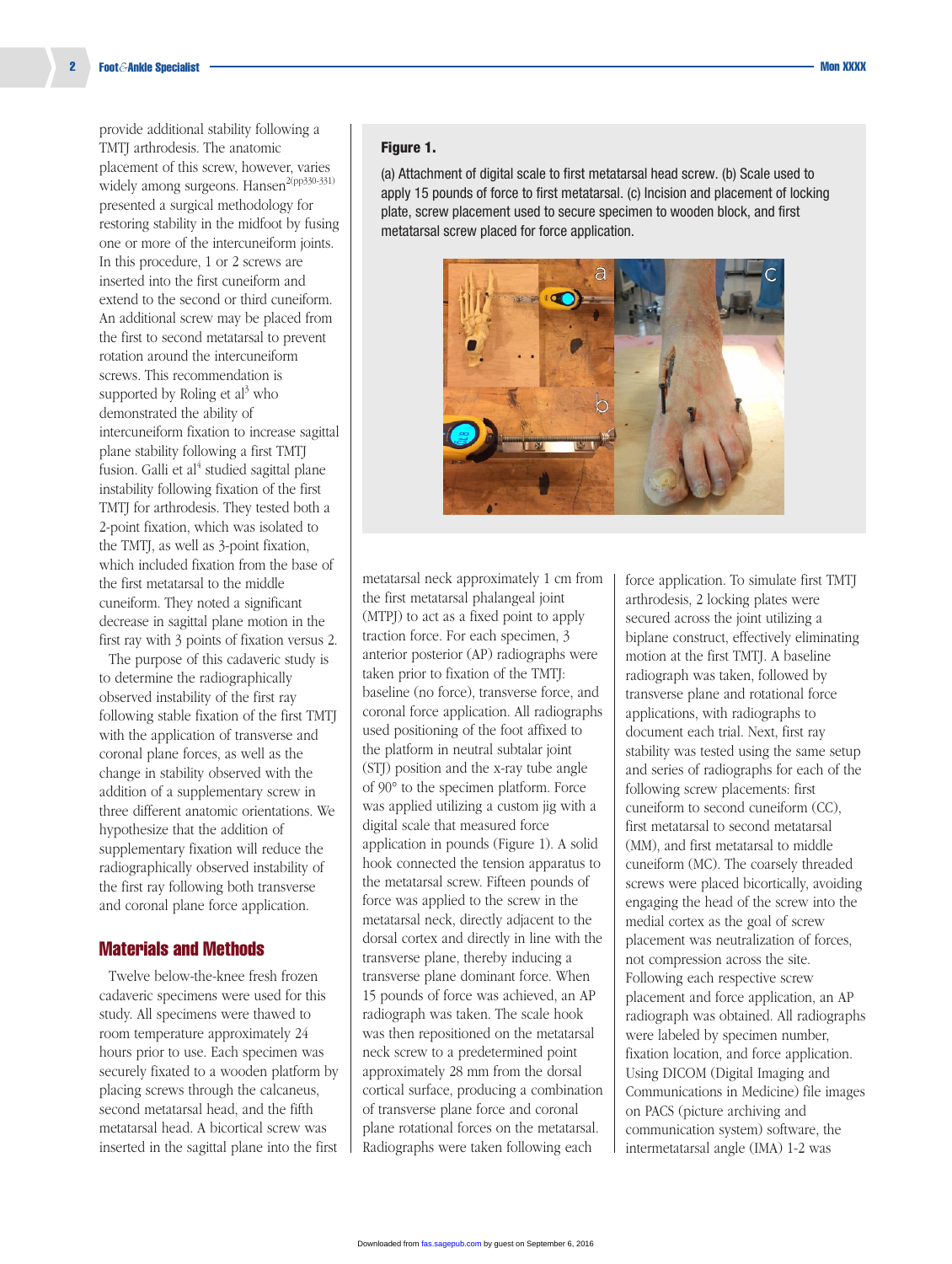measured using the mid-diaphyseal line of the first and second metatarsals each trial. Measurements were recorded in a spreadsheet.

Statistical analysis was conducted with the SPSS version 22 (IBM Corp). A series of repeated-measures analyses of variance (ANOVAs) were conducted with the single time factor (4; baseline, CC, MM, and MC). A series of follow up pairwise *t* tests were conducted to examine paired group comparisons.

# **Results**

Two of the specimens were female and 10 were male, with a mean age at the time of death of 72.5 years (range 55-90 years). Prior to testing, each cadaveric specimen was examined for gross deformities. A single female cadaveric specimen was found to have a clinically significant bunion deformity. Furthermore, each specimen was examined throughout the testing procedure for bone integrity, including the ability to withstand the screw placement and testing forces. A single female cadaveric specimen was unable to withstand screw placement and has therefore been excluded from the analysis.

## Transverse Plane Dominant Force Application

Comparing mean change in angle from baseline to CC, MM, and MC for the transverse plane force application trial revealed an overall significant effect of intervention,  $F(1, 10) = 6.57, P < .03$ . Specifically, follow-up pairwise *t* tests reveal that the transverse plane dominant force application showed an increase in stability for the first to second metatarsal screw (MM), *t*(10) = 2.39, *P* < .05 and the metatarsal cuneiform (MC) screw, *t*(10) = 2.09, *P* < .05. The CC screw trial and the TMTJ plates alone trial did not provide stability that differed significantly from the control with no fixation. The mean IMA increase was noted to be significant *P* <. 001 when we compared baseline AP radiographs with transverse force application with no TMTJ fixation and

#### Figure 2.

(a) Baseline radiograph, no force or fixation. (b) Baseline radiograph with transverse force, no fixation. (c) Tarsal-metatarsal joint (TMTJ) fixation radiograph, no force. (d) TMTJ fixation radiograph with transverse force applied. (e) TMTJ fixation radiograph with supplementary first cuneiform to second cuneiform (CC) screw and transverse force applied. (f) TMTJ fixation radiograph with supplementary first metatarsal to second metatarsal (MM) screw and transverse force applied. (g) TMTJ fixation radiograph with supplementary first metatarsal to middle cuneiform (MC) screw and transverse force applied.



with stable plate fixation at the TMTJ (Figure 2). All other pairwise comparisons were not statistically significant.

## Coronal Plane Dominant **Force Application**

Similarly, the repeated-measures ANOVA revealed an overall effect of time,  $F(1, 10) = 5.68$ ,  $P < .04$ . Overall difference in stability between the screw placement trials from the repeatedmeasures ANOVA for the coronal plane dominant force application showed an increase in stability for the first to second metatarsal screw (MM), *t*(10) = 2.37, *P* < .05 and not the metatarsal cuneiform screw (MC),  $t(10) = .59$ ,  $P > .60$  as was seen in the transverse force application. The CC screw and MC screw trials and the TMTJ plates alone trial did not provide stability that differed significantly from the control with no fixation. When comparing the MC and MM screws for the rotational force application the MM orientation was significantly different  $t(10) = 2.25$ ,  $P < .05$  indicating that the

MM screw stability improvement was more likely due to the intervention than to chance. All other pairwise comparisons were not statistically significant.

## **Discussion**

Our results indicate that first ray stability in the transverse and coronal planes is not improved with TMTJ fixation alone or with the application of a screw between the first and second cuneiforms. The IMA increase after transverse and coronal force application with stable TMTJ plating and without TMTJ fixation (baseline) was not significantly different (*P* > .5), showing that the TMTJ fixation alone did not improve the overall stability when transverse and coronal forces were applied. The inability of TMTJ plating alone to reduce first ray instability warrants consideration of placing additional fixation beyond that used for a TMTJ arthrodesis alone. Of the screw positions tested, the first metatarsal to second metatarsal screw was the only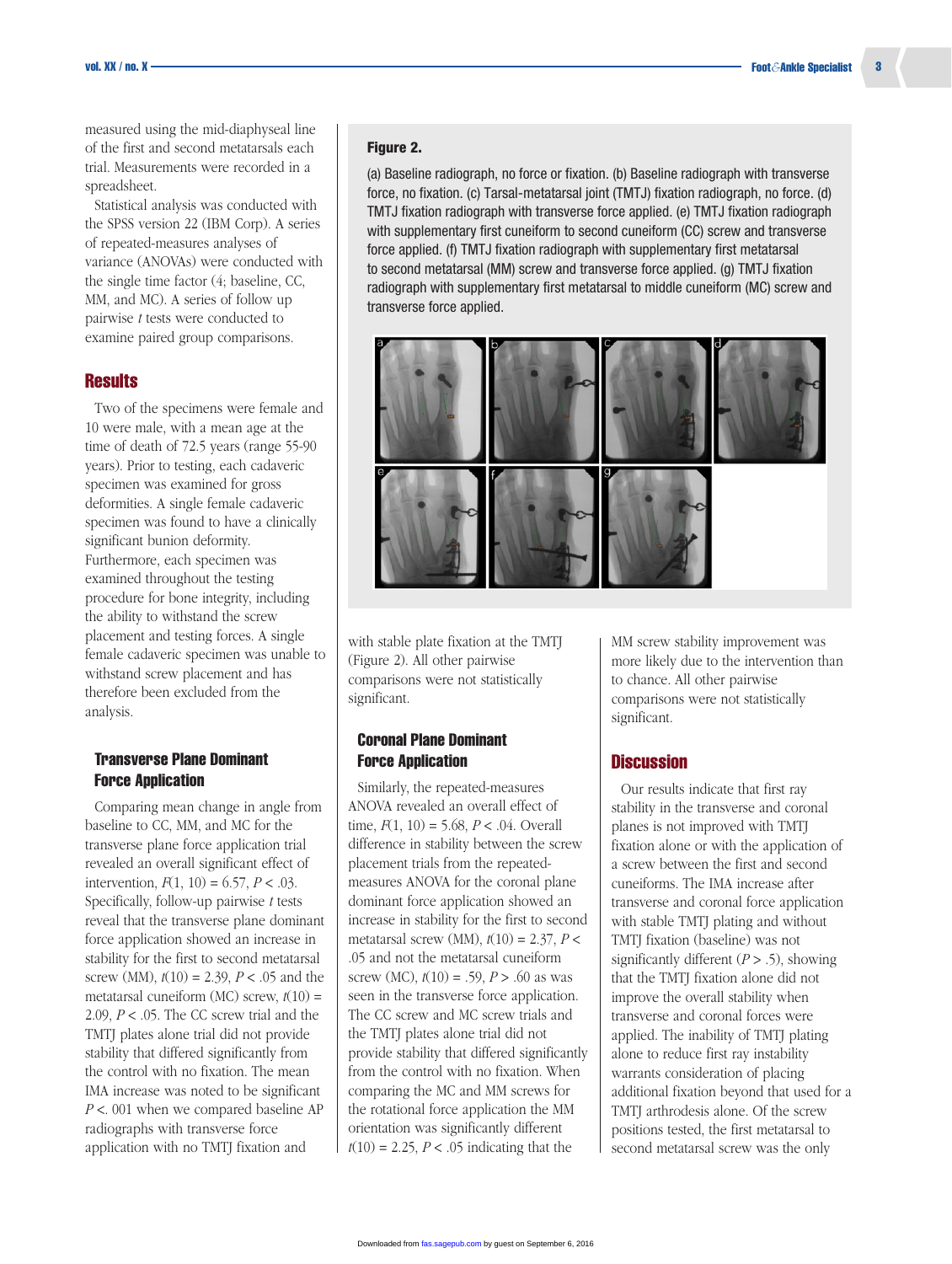orientation that reduced instability with both transverse and coronal force application. The placement of a supplementary CC screw did not provide any additional stability as compared with baseline. This finding contradicts the recommendation of Hansen<sup>2(pp330-331)</sup> for fusion of the intercuneiform joints to improve midfoot stability following TMTJ fusion. Roling et al<sup>3</sup> performed a cadaveric study that showed improved sagittal plane stability with a CC screw following TMTJ fusion as compared to the TMTJ fusion alone. They did not test a MM or MC screw and did not test transverse or coronal plane instability. Our results show no improvement of transverse or coronal stability with the CC screw. This finding would argue against the CC screw as the most stable option to limit recurrence of IMA and rotation. We did not test the effect on sagittal plane stability so no conclusion can be drawn.

Our results indicate that the first to second metatarsal screw did consistently reduce first ray instability during transverse and coronal plane force application. These results are similar to studies that have advocated the use of a first to second metatarsal screw clinically. The ability of a supplementary MM screw to reduce instability in the first ray has been demonstrated clinically by Fleming et al.<sup>1</sup> Using an intraoperative stress test, they determined that 73.68% of their patients had intercuneiform instability, which they stabilized with the placement of an MM screw. They theorized that this screw would reduce recurrence of a bunion deformity. They reported reduction in the average pre-operative IMA from 17.89° to 7.68° postoperative in these patients. At a mean follow-up period of 1.5 years, 97.37% of feet demonstrated first TMTJ union and 5.26% of feet required a revision surgery for symptomatic hallux valgus recurrence.

In this experiment, the MC screw had intermediate results. These findings strengthen the notion that first ray instability is complex and involves the tarsal and metatarsal articulations at multiple levels outside of the TMTJ alone. Galli et  $al<sup>4</sup>$  found that first ray and medial column sagittal plane stability is improved after 2-point fixation of the first TMTJ and addition of a tarsalmetatarsal pin, compared with isolated cross pin fixation. The motion of the first ray in the sagittal plane was reduced by 40.8% with 2-point TMTJ fixation and 58.1% with 3 points of fixation as compared to the nonfixated state. The number of fixation points correlated negatively with the amount of sagittal plane stability. However, a mean of 3.1 mm of metatarsal displacement remained. From this study, it is unclear whether or not improving sagittal plane stability also improves transverse plane stability, thus aiding in maintenance of the achieved IMA and decreasing risk of recurrence. Our study clarifies that both transverse plane and coronal plane stability are improved with the first to second metatarsal screw, but not with the other screw orientations. We did not test the sagittal plane stability of our specimens either before or after fixation. In our opinion, recurrence may occur due to both transverse plane and coronal plane instability that may be present following TMTJ arthrodesis. The forces that result in medial displacement of the first ray following TMTJ fusion may be directly associated with a residual pronated position of the first metatarsal as noted by Yasuda et al<sup>5</sup> and Mortier et al<sup>6</sup> or coronal instability and lateral soft tissue buckling. Residual pronated position or significant instability may lead to continued lateral soft tissue pull, resulting in the hallux deviating laterally, and subsequent retrograde buckling forcing the first ray medially, thus increasing the IMA and leading to recurrence of the bunion. This phenomenon was shown to be possible in a cadaveric study by Dayton et al.<sup>7</sup>

Coetzee et  $al^{8,9}$  performed a study on satisfaction of patients and functional outcome after modified Lapidus procedures. They found that patients with first ray hypermobility were more likely to have recurrence of hallux valgus unless the hypermobility of the metatarsocuneiform joint was addressed in the initial procedure. They found that TMTJ and first to second metatarsal

arthrodesis reduces the IMA and eliminates more rotation of the first ray, therefore decreasing the chance of recurrence. Our results corroborate the notion that stability is improved with first to second metatarsal fixation. Since our study was not clinical in nature, we cannot speculate as to whether fusion of the first and second metatarsals is necessary or whether the screw application alone without arthrodesis would be sufficient in the clinical situation. A potential concern is that if the joint is not fused, the screw could eventually break due to residual motion. DiDomenico et al (DiDomenico LA, Thomas Z, Lowe L, Schaeffer S, Luckino FA. Retrospective analysis of intermetatarsal screw failure in a modified Lapidus arthrodesis technique. Unpublished data, 2015) studied the long term prevalence of screw breakage following TMTJ fusion with a supplementary screw placed between the first and second metatarsals. They reported a relatively low screw failure rate of 7.6% and attributed this finding to the stable construct achieved by a supplementary first to second metatarsal screw as well their procedures for adequate joint preparation and standard AO fixation. Ray et  $al^{10}$  demonstrated the ability of a supplementary screw placed from the first metatarsal into either the second metatarsal or middle cuneiform to allow the first TMTJ arthrodesis to withstand a greater load to failure and bending moment. They hypothesized that this construct allows forces to be dispersed throughout the midfoot and forefoot, effectively unloading the first TMTJ and promoting healing.

The clinical relevance of this research lies in the potential for increased stability of the first ray to prevent the recurrence of hallux valgus following TMTJ fusion. A recent report by Chong et  $al<sup>11</sup>$  has determined the patient dissatisfaction rate following surgical correction of hallux valgus to be as high as 25.9% at a mean follow-up period of 5.2 years. When Faber et  $al<sup>12</sup>$  evaluated patientreported surgical outcomes of first TMTJ fusion procedures, they found a patient dissatisfaction rate of 13%. These findings